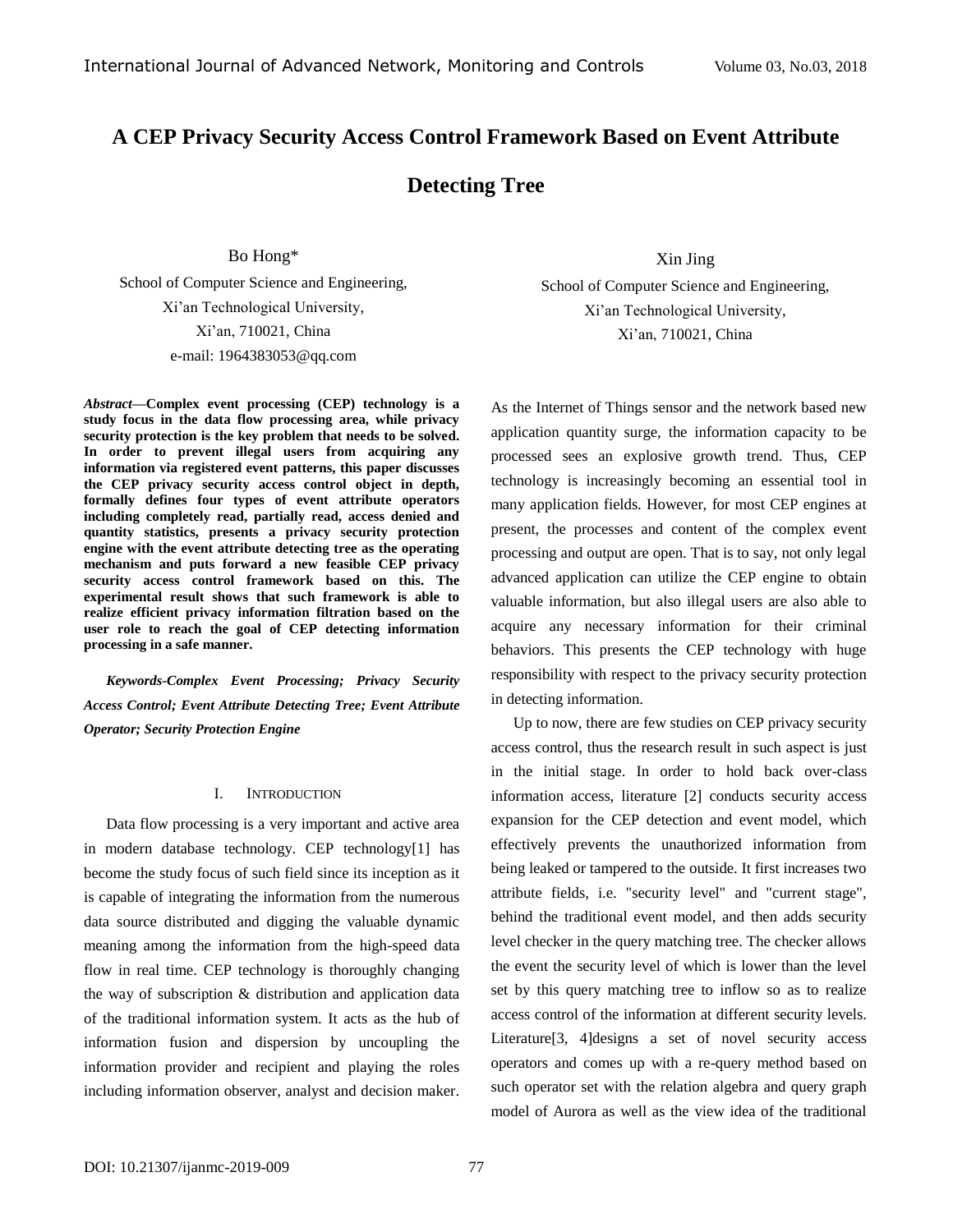database management system. Through this method, the security access operators are able to be inserted to the Aurora query graph model in the most effective way. As a result, CEP can perform security access control on the data flow in pursuant to the predefined security strategy file. The above studies share the same thought, i.e. rewrite the query of the CEP event pattern, adjust the original performing structure, and insert specialized security detecting unit to form an operation structure combining security and the original detection pattern. Such kind of method is complex and has some deficiencies. 1. Users have different security strategies, thus it is necessary to save all relevant user security strategies in the security detection unit when performing multiple user security strategies in one CEP query, which obviously will cause logical mess in the course of performance. 2. The newly added security detection unit will produce more work load in the process of CEP detection and influences its execution efficiency, meanwhile the mixed operation structure will be hard to be optimized (e.g. share intermediate result). In order to avoid the above problems, this article will put forward an efficient CEP privacy security access control framework that is feasible and easy to be integrated.

### II. CEP PRIVACY SECURITY ACCESS CONTROL OBJECT

The basic unit of CEP processing work is event. Thus, the content of its privacy security access control is the information included in the event. According to the event model definition provided by the author in the early stage of the study (Event Model:= Event Type  $\omega$ (Attribute Name[Data Type]n) n≥1;), event is a tuple composed of N attributes (A1,…,An) and attribute field is the minimum unit saved by the information value. Therefore, this paper determines event attribute as the object of CEP privacy security access control and explain its concept in the form of definition.

**Definition 1 Event Attribute** It specifies that each event flow Stri input into the CEP engine contains one type and can only contain one type of event ETj. Certain event type ETj is made of N attributes Pk k $\geq$ 1. P(Stri) represents the set of all attributes included in certain event flow Stri and P(ETj) represents the set of all attributes included in certain event type ETj, then  $P(Stri)=P(ETj)$  if ETj∈Stri. In addition, in this paper, Stri.pk (or ETj.pk) represents certain attribute in certain event flow (or certain event type).

The user's access right to the event attribute (ETj.pk|Stri.pk) content meets four cases: Completely read, partially read, access denied and quantity statistics. Therefore, a formalized description of such four types of access control operator is firstly given.

Completely read operator ξ: ξ(P(ETi))|ξ(P(Stri)) represents complete access control right to the event attribute information in the event type (or event flow). It can be abbreviated as ξ(ETi)|ξ(Stri). ξ can be used for some attributes set of the event type (or event flow),  $\xi(\text{ETi[p1,p2,...]})$  p1,p2,...  $\in$  P(ETi) means only the information content of some attributes (p1,p2,…) in the event type is allowed to be accessed.

Partially read operator ф: ф(Expr)(ETi)|ф(Expr)(Stri) means the event attribute information in the event type (or event flow) can be accessed as per the definition of the conditional expression set Expr. The expression expri in Expr expression set only exists as conjunction relationship, e.g. ETi.location="L1"∧ ETi. temperature>30, means the location attribute of such event is L1, and the temperature value attribute is greater than 30.

Access denied operator  $\psi$ :  $\psi(P(ETi))|\psi(P(Stri))$ represents complete denial of the access to the event attribute information in the event type (or event flow). It can be abbreviated as ψ(ETi)|ψ(Stri). Likewise, operator ψ can also only deny the access to some attributes,  $\psi(\text{ETi[p1,p2,...]})$  p1,p2,...  $\in$  P(ETi) means only the information content of some attributes (p1,p2,…) in the event type is denied to be accessed.

Quantity statistics operator  $Ω$ : This access operator corresponds to aggregate operations that do not care the specific value of the event attribute but concern the total number, mean value and other statistics information of the event.  $\Omega(F(Pk))(ETi)|\Omega(F(Pk))(Stri)$  means it has statistical right to the event attribute Pk in the event type (or event flow), of which, F is calculation function, including min, max, count, avg and sum, etc.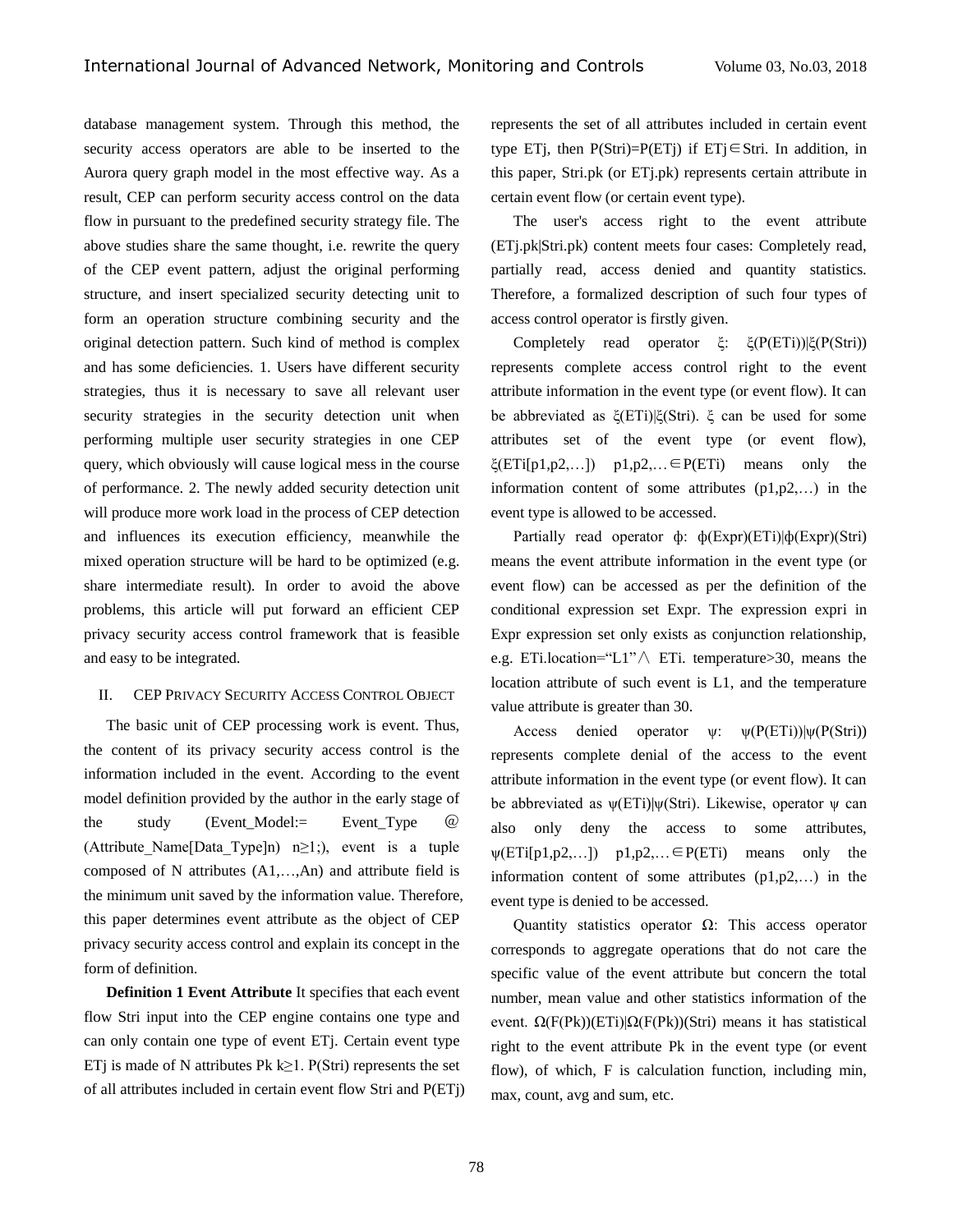In pursuant to the above formalized description of the control operators of security access to event attribute (record all operators set Э), the content to which the user may have privacy security access for the CEP input event flow should substantially be the result of Э operation on the input event flow by such user. That is to say, only the information in line with the given user security strategy is filtrated. Based on

this, this article defines CEP privacy security access control object as follows.

**Definition 2 Privacy Security Access Control Object** The privacy security access control object in CEP engine is, of which, Strs is the input event flow set of the CEP engine, Э is the set of the security access control operators of event attribute, and Pi is the event attribute set in the event flow.



Figure 1. Privacy security access control model

As shown from the above definition, when allocating security access control right to a user, the system administrator needs to explicitly designate the privacy security protection object to which such user can access for such user, i.e. designate the access right to each event attribute content for such user. This will bring huge work load for the system administrator. In order to operate flexibly and conveniently as well as reduce the work load on right allocation, this paper divides the security access control right of users based on the RBAC model and hierarchy role thought. As shown in Fig.1, hierarchy role applies tree structure. High level role may include several predecessor

roles and will automatically inherit the security access rights of all predecessor roles to event attribute. Similarly, a user instance may have one or more role identities so as to realize flexible role allocation.

### III. CEP PRIVACY SECURITY ACCESS CONTROL FRAME

According to the above privacy security access control object, this paper presents CEP security access control framework (CEP-SACF) as shown in Fig.2. CEP-SACF is easy to be realized without changing the original CEP implementation structure.



Figure 2. CEP privacy security access control framework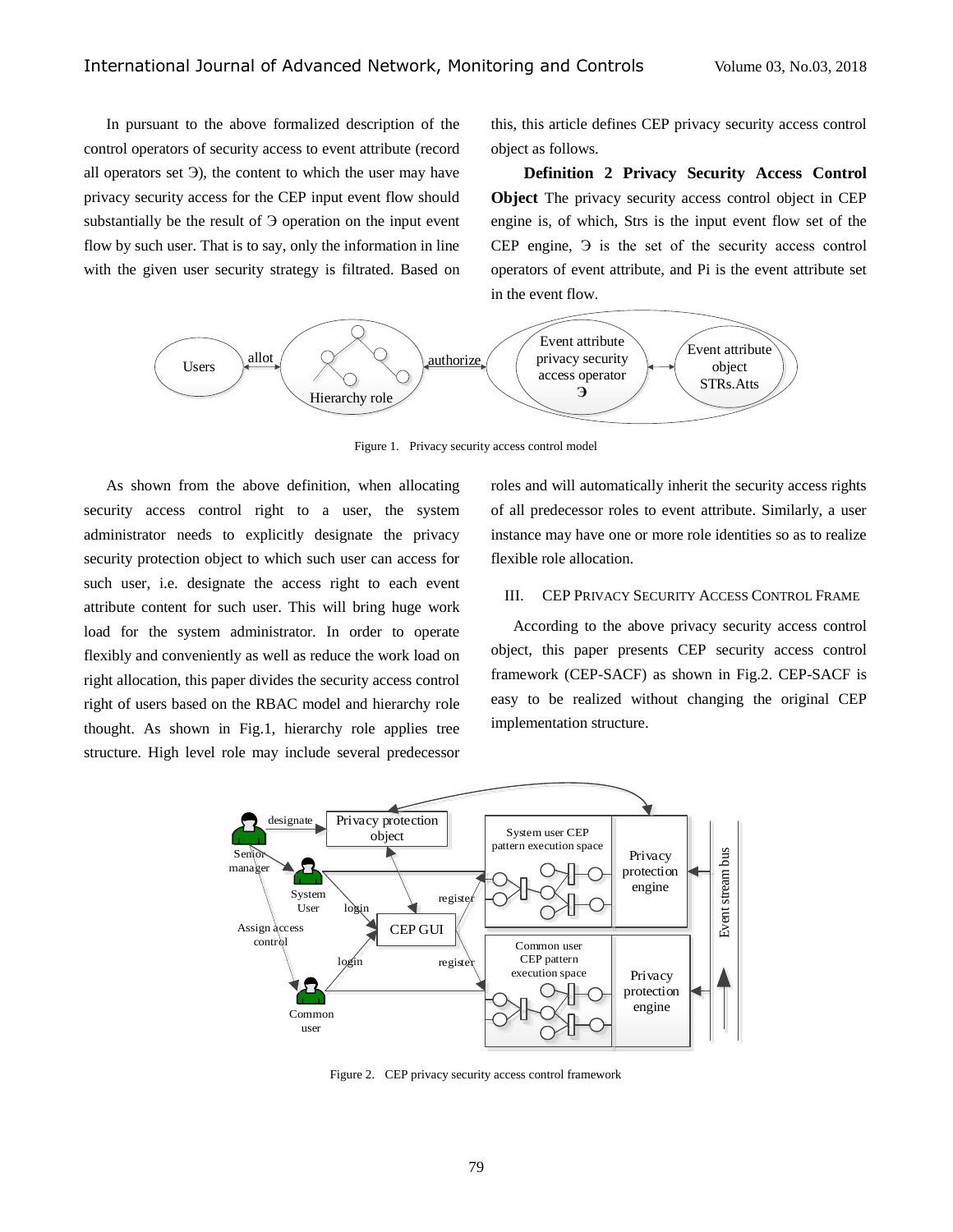CEP-SACF operation includes three stages, i.e. user role authorization, pattern registration and privacy security access control. First of all, at the user role authorization stage, senior system administrator defines the privacy security access control object, designates corresponding security access operation to the event attribute requiring privacy protection and allocates it to the designated user role (user role is planned by level,[5, 6]to reduce authorization work load); then, the user logs in with the role allocated and enters CEP engine management interface where user may define its own business rule with CEP event pattern language[7], CEP manages GUI and will correlate the security rules related to such user role in the privacy security access control object strategy file to detect the legality of the event pattern to be registered. If there is no conflict of security rules, then such event pattern will be registered in the independent implementation space of such user role (at the time of the first registration, an independent operation space should be firstly created for such user role, and the event pattern hereafter will be registered under the namespace with the same name as the registered user role). If the event attribute content requested by the event pattern to be accessed is in conflict with the privacy security rules of this role, then a prompt of limited user right will show and registration of such event pattern will be denied; finally, the independent privacy security protection engine will operate between the input event flow and CEP engine. Each PSPE

just saves the privacy security rules related to such user role and will make operations of permission (completely read operator ξ), rejection (access denied operator ψ), filtration (partially read operator ф) or modification (quantity statistics operator Ω) for the event attribute in accordance with the definition of privacy security access operator of event attribute Э. The event processed by operator Ω will be repacked. For example, certain event contains (ID, TimeStamp, Location) attribute previously and such event only permits calculate the total number (perform  $\Omega$ ) operation for its ID attribute). Other attributes are private information that is not permitted to be accessed. Then under the function of operator  $Ω$ , PSPE will allow all such events to pass with the private information contained flowing through the event removed. A new event only containing ID attribute will be generated. Then it will be sent to the corresponding operation space. Furthermore, in order to ensure security of CEP output result, PSPE will also receive the output in the operation space protected by it and send the result to the user within the user role of such space.

To ensure that under the registered event pattern, the user will not acquire the privacy security access right designated to such user role beyond the senior administrator and guarantee the efficiency of legal detection, this article verify the event pattern registered by the user with the following algorithm.

| Algorithm 1 Validity Verification Algorithm of CEP Privacy Security Access Control in Event Pattern                       |
|---------------------------------------------------------------------------------------------------------------------------|
| <b>Input:</b> The event pattern declared by the user and user role;                                                       |
| <b>Output:</b> The event attribute array NProps <sup>[]</sup> without legal access right in the event pattern definition; |
| 1. if (find Prop.aggregation(*) in Event_pattern)==true                                                                   |
| Props <string,string>.put(EventType,aggregation_operator_name);</string,string>                                           |
| 2. Iterator (expression in where clause) {                                                                                |
| EventType=get_EventType(in expression);                                                                                   |
| Property=get_Property(in expression);                                                                                     |
| Props <string,string>.put(EventType, Property); }</string,string>                                                         |
| 3. for(Map.Entry <string, string=""> entry:Props.entrySet()){</string,>                                                   |
| Select * from Secunity_rule where user_role=login_user_role;                                                              |
| for(Dataset.hasNext() ){                                                                                                  |
| $if (Dataset[i].eventProperty = = entry.getKey())$                                                                        |
| if (NoLegality(Dataset[i].accessOperator,entry.getValue())==ture)                                                         |
| $NProps[entry.getValue()];\}$                                                                                             |
| 4. System.out.println(NProps[1);                                                                                          |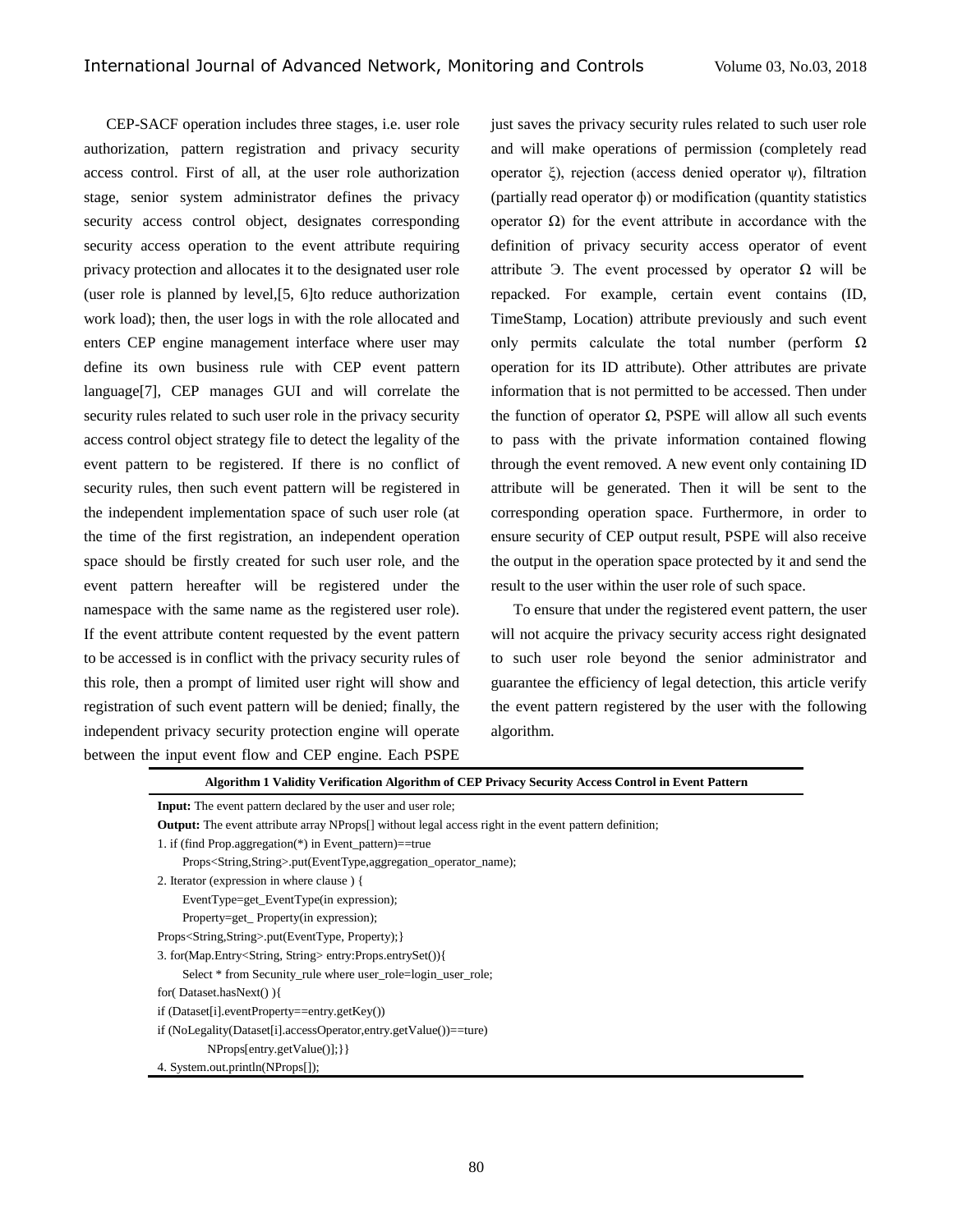#### IV. PRIVACY SECURITY PROTECTION ENGINE (PSPE)

PSPE is independently created with CEP event pattern implementation space. Its content is determined by the privacy security access control rules defined by the senior system administrator and automatically updated depending on the adjustment of the rules. The basic mechanism of PSPE operation is copy, i.e. regard the event flow input into CEP engine as data bus and send the copy of the event in line with the privacy security protection rules on the data bus to the event pattern detection network inside the operation space. Beyond that, no operation will be made. This mechanism can effectively guarantee the event flow will flow through all privacy security protection engines and finally pass the event containing correctly authorized information to CEP processing nodes.

The working principle inside PSPE is shown in Fig.3. It will convert the filtration operation of the event attribute to the tree structure with the event type as the root node, of which, EventType is the event type that can be processed in this space. The subnode under the root node of the event type is the event type included. The event attribute node will be included in the access operation defined in the privacy security protection rules (as one event attribute can only define one type of security access operation type, the event attribute node only contains one subnode).

Here are some kinds of common detecting tree in PSPE. As shown in Fig.3 (a), suppose certain event type contains three event attributes and for certain user role, these three event attributes are all permitted to be accessed, thus the

combined node will pass such event to the internal implementation space completely. It is contrary in Fig.3 (b) where the three attributes of the event are denied to be accessed, and such event will not be passed internally. Fig.3 (c) shows the general situation under privacy security access control, i.e. user role is only allowed to access to some attribute content of one event while the private part is not permitted to be viewed. As Attr2 attribute is denied to be accessed, the node of such detecting tree will only combine Attr1 and Attr3 attributes and outputs a new event which only contains these two attributes. Fig.3 (d) displays the appearance of the detecting tree which conditionally reads the event attribute, of which, the condition verification includes single value comparison (as shown in Figure 2 (e), the comparison content: Attr1= value 1 && Attr3!= value 2) and multiple value comparison (as shown in Fig.3 (d), the comparison content: value 2<Attr2< value 1). The node will only allow the event whose comparison result is true to pass through. Fig.3 (f) shows the situation of event attribute statistics and calculation. The node will permit such event attribute content to be accessed and the function of node  $\Omega$  is equivalent to ξ. As known from the above common detecting tree structure, PSPE is able to effectively prevent the unauthorized information from inflowing and using. By means of repackaging the event, the separation of the authorized and unauthorized information can be guaranteed.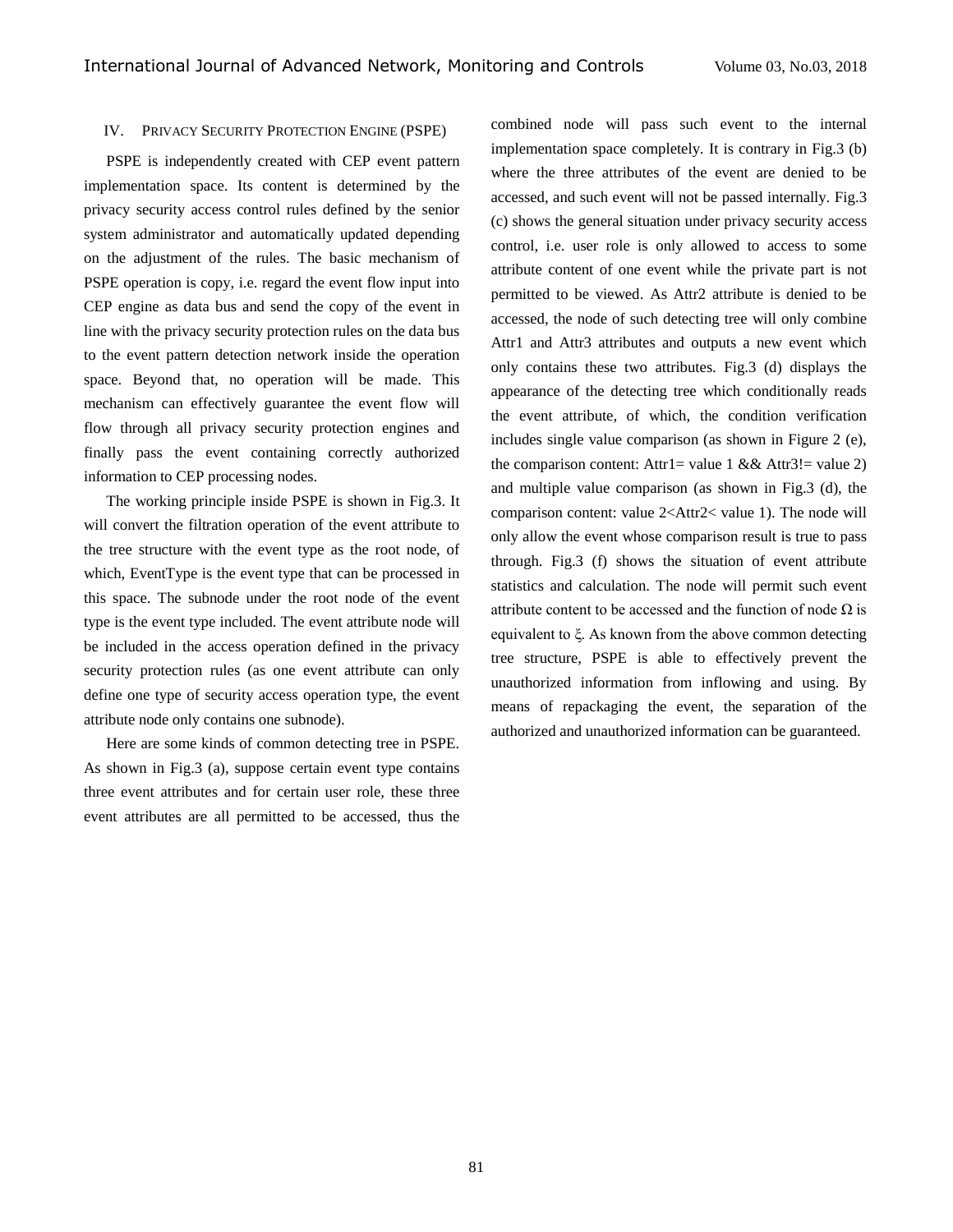

Figure 3. Detection tree structure in privacy security protection engine

## V. PERFORMANCE TEST OF PRIVACY SECURITY ACCESS CONTROL FRAMEWORK

The core part of CEP-SACF operation is PSPE, the operation performance of which is related to the input event flow rate and the total quantity of the internally registered detecting tree (record such parameter as ETs). The above content shows that the working efficiency of the detecting tree is related to the number of internal event attribute node (record such parameter as ATs) and the node type of the access operator (record such parameter as OPs). Therefore, this group of experiment will test the three parameters that

influence the efficiency of the engine respectively. First of all, simulate the input event flow, each of which only contains one type of event. Each event is composed of one event type attribute field and several other attribute fields. The event flow generator will utilize multiple courses to produce event flow in parallel and send it out to simulate real scene. Then, the buffer queue of PSPE will receive these events and conduct security detection by the first-in-and-first-out sequence. The detecting tree indexes with the hash table and realizes it with the custom tree structure.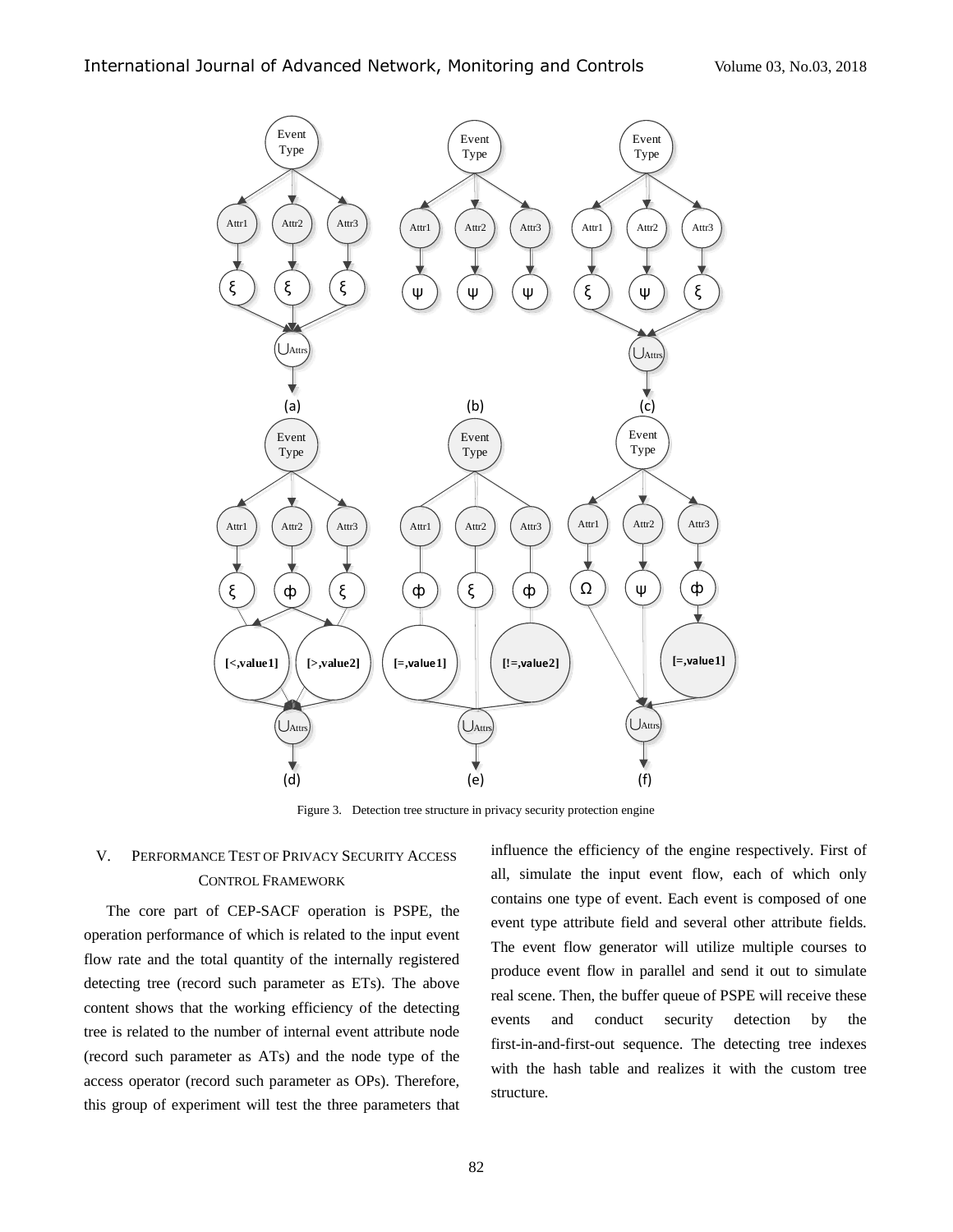

(a) Experiment 1 influence of detection tree number





(b) Experiment 2 influence of event attribute number

(c) Event attribute security access operator efficiency test Figure 4. Privacy security protection engine performance testing

Experiment I registers three groups of  $Ets = \{10,20,30\}$ with different quantity for contrast. It receives data at 1,000-10,000 events/s and provides that the attribute quantity included in all events of such group of experiment is 2. The event attribute access operator is completely read operator ξ. As known from Fig.4 (a), as the input rate increases, the time taken by PSPE presents a linear growth trend, but the rise of total Ets has little influence on PSPE implementation efficiency because Hash Index has a high efficiency. The growth of total Ets has little influence on its index rate.

Experiment II tests the three control groups in which the attribute quantity of the event is  $Ats = \{2, 4, 6\}$ . The total detecting tree registered in such group of experiment is Ets=30 (thus, the actual total number of the attribute detecting tree in PSPE is 60, 120 and 180, respectively). Also, it receives data at 1,000-10,000 events/s and provides that the event attribute access operator of all attributes is completely read operator ξ. As known from Fig.4 (b), parameter Ats has a great influence on the implementation efficiency of PSPE. As the total Ats increases, the calculated amount of the traversal node inside PSPE will undergo a cumulative rise. The processing time taken by the three control groups basically keeps a multiple relationship. The total consuming time of PSPE is at millisecond level, which has little influence on the overall operation efficiency of CEP-SACF.

Experiment III tests the performance of  $\xi$ ,  $\phi$  and  $\psi$  (as  $\Omega$ ) and  $\xi$  is different in function, repeated test will not be done for  $\Omega$ ). This group of experiment provides Ets=30, Ats=2, Ops={ξ, φ, ψ}, with the data flow rate the same as above. The conditional expression of  $\phi$  is  $[>0]$ . That is to say, in spite of conditional judgment, all events are permitted to pass through. According to Fig.4 (c), as ψ denies events to pass through and there is no subsequent treatment. Thus, it consumes the shortest time (only including the time consumed in event type node searching and event attribute transversing). ф has calculation of conditional judgment on its node, so it consumes more time than the benchmark ξ operation. However, they come to the same conclusion that for different operators at different input rate, the total time